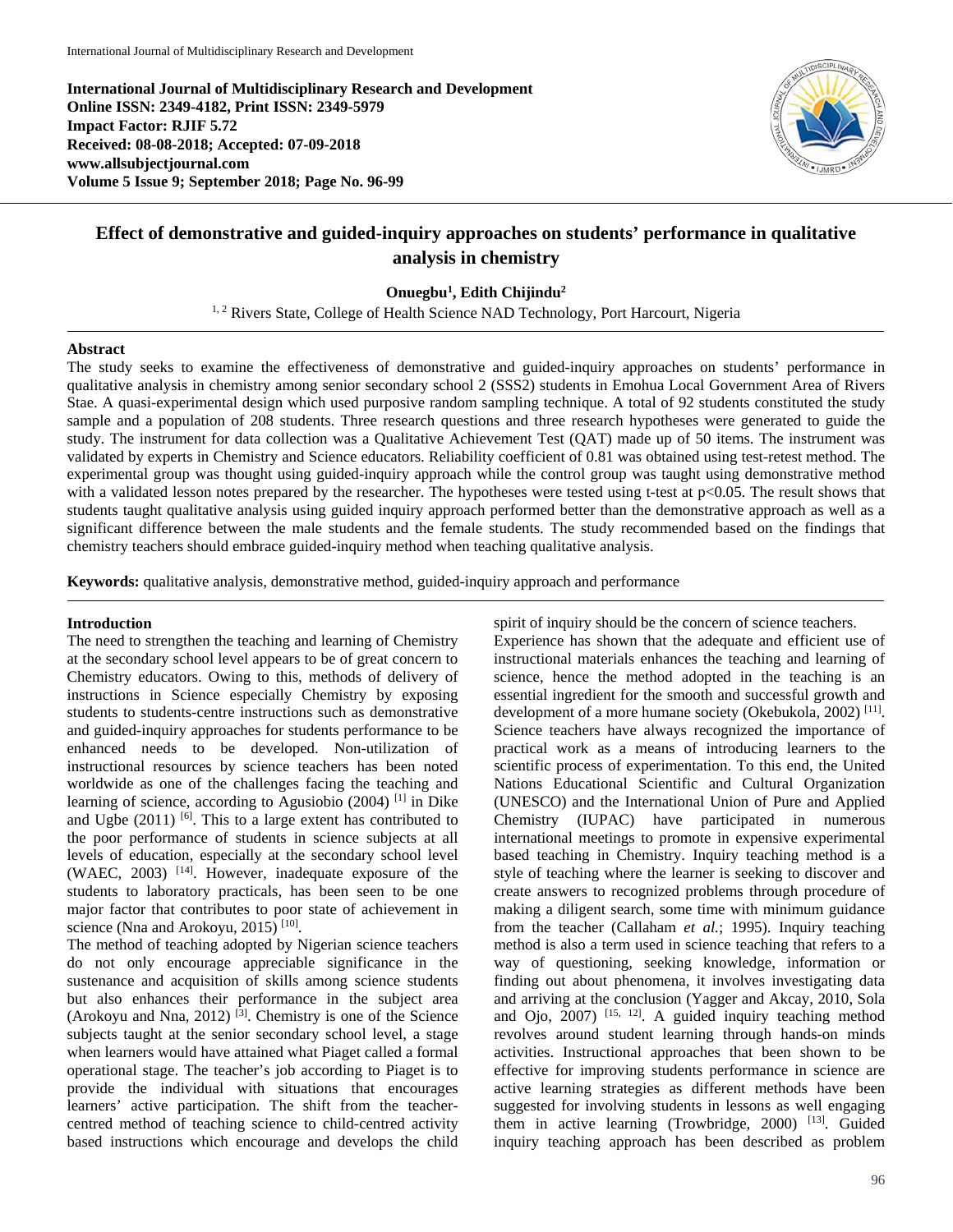solving, critical thinking, reflective inquiry, deductive thinking and not mere personal assumptions. It is a method that involves probing, finding out, investigating, analyzing, synthesizing, discovering, evaluating, questioning and thinking (Muhammad, 2007) [9]. Performance-based education motivates students to participate in interesting and meaningful tasks. The performance based approach to education enables students to use their knowledge and apply skills in realistic situation (Anguaye, 2007). Students' performance in Chemistry depends on many factors and stands out to show how well a student is doing. Festus  $(2007)$  <sup>[7]</sup>, contend that performance appears generally to be the fundamental goal behind every life struggle, but the positive platform has consequential effects of improving the worth of the students and can only be achieved through acquisition of positive learning attitudes. The attitudes of a student trigger their behaviour because attitudes are antecedents which serve as inputs or stimuli that trigger actions.

Despite the position of Chemistry in the educational system and effort made by researchers to enhance students' performance, Chemistry students' performance is low. In view of this, Lawrence and Abraham  $(2011)$  [8] identified the following causes of poor performance in chemistry; inadequate laboratory facilities, poor instructional method, teachers' attitudes to the subject matter, lack of improvisation and non-professionalism. The methods adopted in the teaching of particular subjects are seen to be vital tool in the acquisition of useful skills that leads to self-reliance as well as students' performance in that subject matter. Thus, this study seeks to examine the effect of demonstration and guided inquiry approaches on students' performance in qualitative analysis.

### **Objectives of the Study**

The main objective of the study is to compare the effectiveness of demonstration and guided-inquiry approaches on students' performance in qualitative analysis in secondary schools in Rivers State. Specifically, the study seeks to:

- 1. Compare the effects of demonstrative approach and guided-inquiry on students' performance in qualitative analysis.
- 2. Investigate the effect of the male students' performance in qualitative analysis taught using demonstrative approach and those taught using guided-inquiry.
- 3. Examine the performance of the female students taught qualitative analysis using demonstrative method and those taught using guided-inquiry.

### **Research questions**

The following research questions guided the study.

- 1. What is the mean difference between the students taught qualitative analysis using demonstrative method and those taught using guided-inquiry approach?
- 2. To what extent does the performance of the male students taught qualitative analysis using demonstrative method differ from their counterpart taught using guided-inquiry?
- 3. What difference exists between the performance of the female students taught qualitative analysis using demonstrative method and their counterpart taught using guided-inquiry.

# **Research hypotheses**

Three null hypotheses guided the study

- 1. There is no significant difference between the performance of students taught qualitative analysis using demonstrative method and those taught using guided-inquiry approach.
- 2. There is no significant difference between the performance of male students taught qualitative analysis using demonstrative method and those taught with guidedinquiry approach.
- 3. There is no significant difference between the performance of female students taught qualitative analysis using demonstrative method and those taught using guidedinquiry approach.

### **Research methodology**

A quasi-experimental, non-randomized pretest, posttest design was adopted in the research. The experimental and control groups were in their intact classes. All senior school class 2 (SS2) Chemistry students in Emohua Local Government Area totally 208 (Source: School Register) constituted the study population. Purposive sampling technique was adopted to select 2 schools. A total of 92 students constituted the sample size randomly assigned two groups: one experimental and one control groups respectively. The experimental group was taught using guided-inquiry approach while the control was taught using demonstration approach. Research instrument tagged "Qualitative Achievement Test (QAT) constructed by the researcher made up of 50 items was used for data collection. The instrument was validated by experts in organic chemistry and science education with a reliability coefficient of 0.81. QAT was administered as pretest before treatment. The samples were taught the concept of anion and cation identification using a prepared and validated lesson packages in the two selected schools for three weeks. At the expiration of three weeks, the three groups were post tested with reshuffled QAT. The scripts were retrieved on the spot by the researcher. Date obtained were descriptively analyzed using mean and standard derivation for research questions and t-test for the best of significant different (hypotheses).

## **Result and discussion**

The results of this study are hereby presented in tables in accordance with the guiding research questions and hypotheses. All statistics were computed with SPSS 19.0 for windows.

### **Presentation of results**

#### **Research Question 1**

What is the mean difference between the students taught qualitative analysis using demonstrative method and those taught using guided-Inquiry approach?

Table 1: Performance mean scores and standard deviation of the students taught qualitative analysis using demonstrative method and those taught using guided-Inquiry approach.

|                         |    | <b>Pretest</b> |      | <b>Posttest</b>        | <b>Gain</b>     |  |
|-------------------------|----|----------------|------|------------------------|-----------------|--|
| Model                   |    | Mean           | - SD | Mean                   | SD Mean SD      |  |
| Demonstrative Method    | 44 | 13.59          | 7.67 | 47.00                  | 9.75 30.30 8.71 |  |
| Guided-Inquiry Approach |    | 48 I<br>16.00  | 9.57 | 50.35 10.09 33.18 9.83 |                 |  |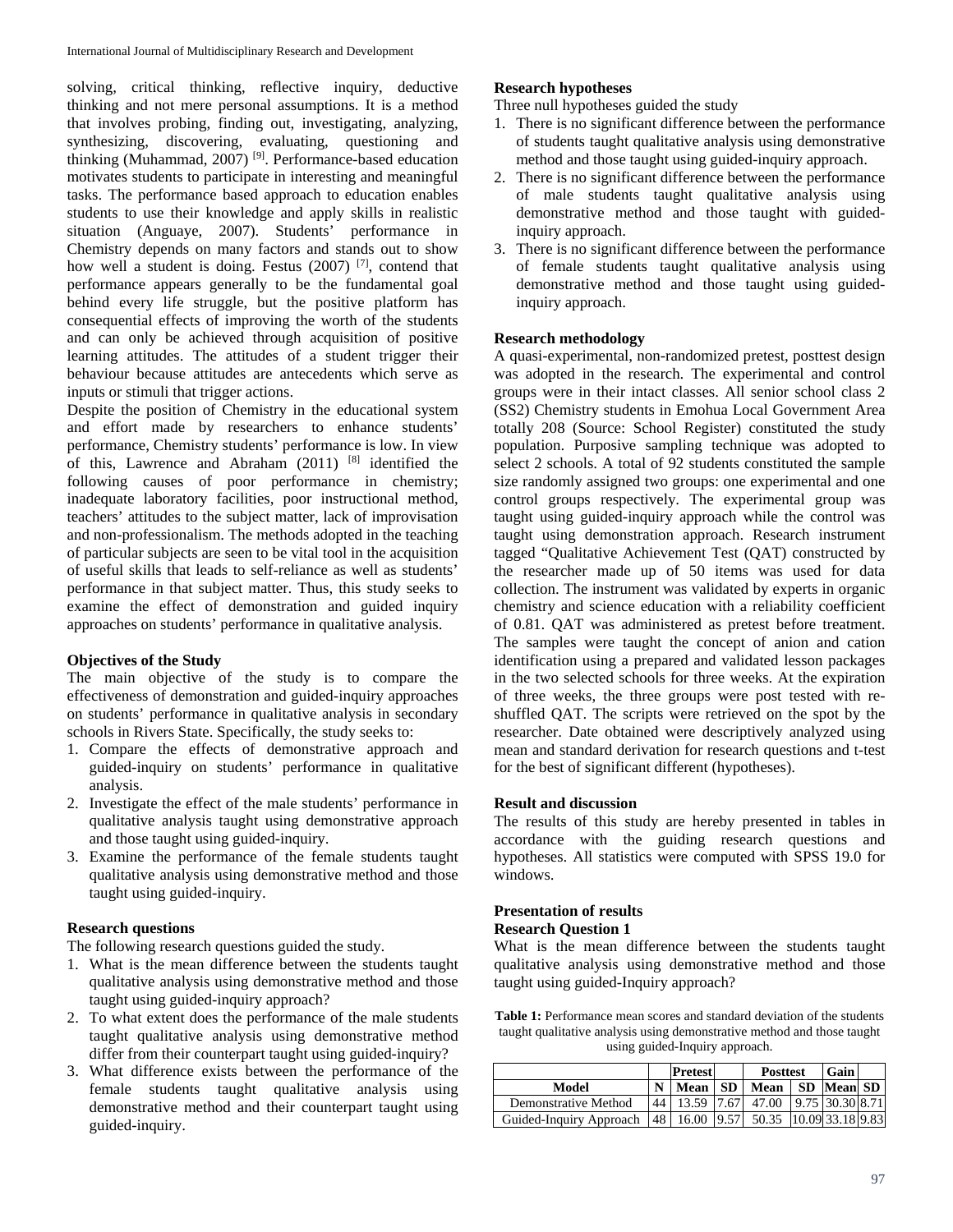



### **Research Question 2**

To what extent does the performance of the male students taught qualitative analysis using demonstrative method differ from their counterpart taught using guided-inquiry?

**Table 2:** Performance mean scores and standard deviation of male students taught qualitative analysis using demonstrative method differ from their counterpart taught using guided-inquiry

|                                                                               |  | <b>Pretest</b>                                                   |  | <b>Posttest</b> Gain |  |
|-------------------------------------------------------------------------------|--|------------------------------------------------------------------|--|----------------------|--|
| Model                                                                         |  | Sex N   Mean   SD   Mean   SD   Mean   SD                        |  |                      |  |
| Demonstrative Method                                                          |  | $\mid$ M $\mid$ 22   12.00   5.35   44.73   10.06   28.37   7.71 |  |                      |  |
| Guided-Inquiry Approach   M   22   15.50   8.41   44.38   5.59   29.94   7.00 |  |                                                                  |  |                      |  |





## **Research Question 3**

What difference exists between the performance of the female students taught qualitative analysis using demonstrative method and their counterpart taught using guided-inquiry?

**Table 3:** Performance mean scores and standard deviation of female students taught qualitative analysis using demonstrative method and their counterpart taught using guided-inquiry

|                         |  | Pretest                               | <b>Posttest Gain</b> |  |  |
|-------------------------|--|---------------------------------------|----------------------|--|--|
| Model                   |  | Sex N   Mean   SD Mean SD Mean SD     |                      |  |  |
| Demonstrative Method    |  | F 24 15.18 9.13 49.27 8.45 32.23 8.79 |                      |  |  |
| Guided-Inquiry Approach |  | 24 16.50 1.08 56.33 1.16 36.42 1.12   |                      |  |  |



Ho<sub>1</sub>: There is no significant difference between the performance of students taught qualitative analysis using demonstrative method and those taught using guided-inquiry approach.

**Table 4:** Summary of t-test analysis on the performance of students taught qualitative analysis using demonstrative method and those taught using guided-inquiry approach

| Approach     | $\mathbf N$ | X     |          | DF | $t_{cal}$ | $\tau_{\rm crit}$ | <b>Decision at</b> |  |  |
|--------------|-------------|-------|----------|----|-----------|-------------------|--------------------|--|--|
| D.M          | 44          | 30.30 | $Q$ $71$ | 90 | 4.495     | 1.465             | 0.158              |  |  |
| G.I.A        | 48          | 33.18 | 9.83     |    |           |                   |                    |  |  |
| . . <i>.</i> |             |       |          |    |           |                   |                    |  |  |

D.M=Demonstrative method, G.I.A=Guided inquiry approach.

Table 4 shows that t-cal (4.495) is greater than t-crit (1.465). This indicates a significant difference between D.M and G.I.A at df 90, p < 0.05. Research hypotheses 1 is hereby rejected. **HO2:** There is no significant difference between the performance of male students taught qualitative analysis using demonstrative method and those taught with guided-inquiry approach.

**Table 5:** Summary of t-test analysis on the performance of male students taught qualitative analysis using demonstrative method and those taught with guided-inquiry approach

| Approach        | N | x     | <b>SD</b> | DF | Ucal | $\mathbf{t}_{\textrm{crit}}$ | <b>Decision at</b> |       |
|-----------------|---|-------|-----------|----|------|------------------------------|--------------------|-------|
| .M              |   |       |           | 42 |      | 0.563                        | 2.181              |       |
| G.I<br>$\Delta$ |   | 29.94 | 7.00      |    |      |                              |                    | 0.579 |